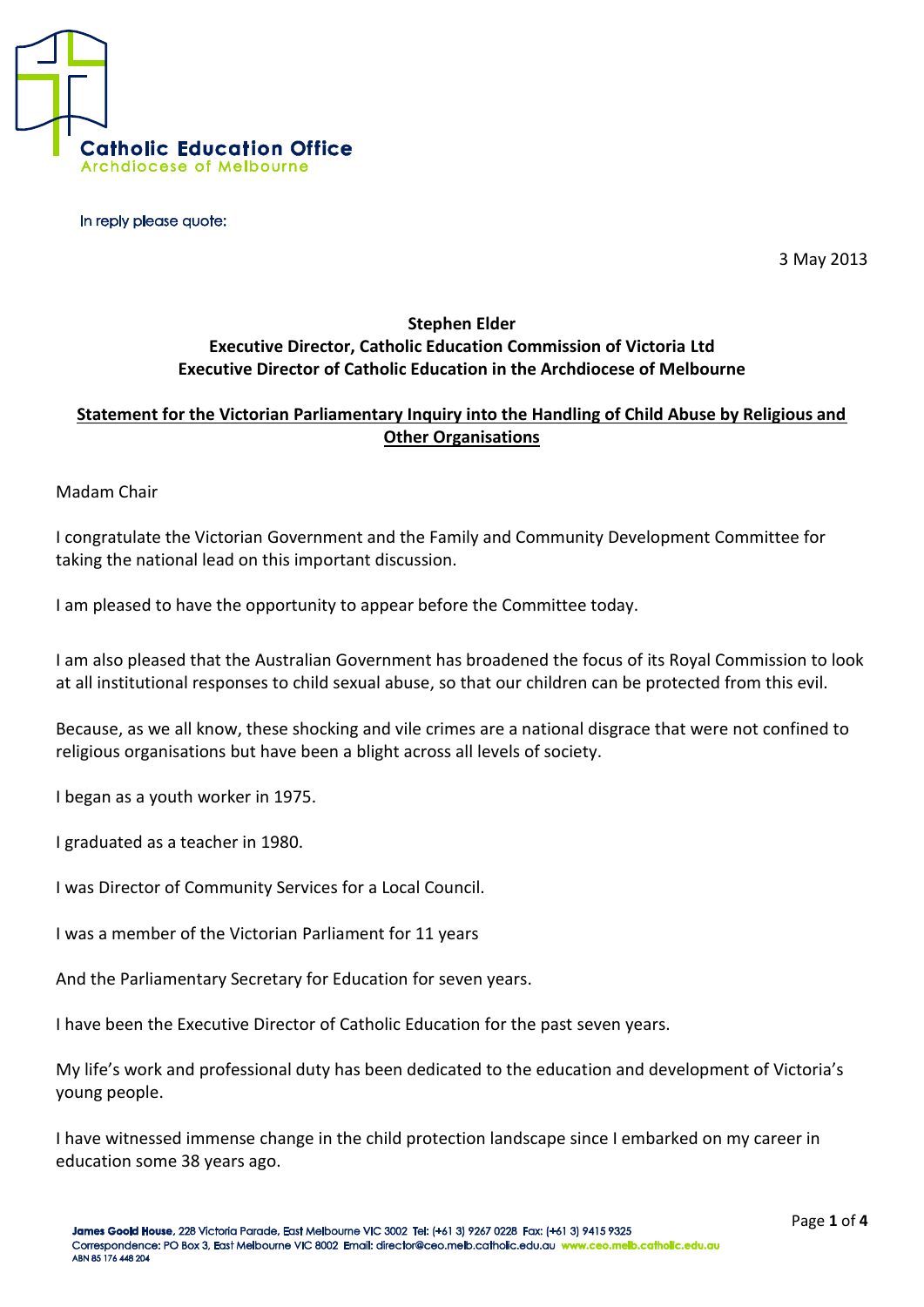We live in a very different world today than when I first began in education. Back then certain figures in society carried unquestioned authority, like teachers, police and indeed religious figures.

A socio-cultural shift has occurred and these figures are now being held to account for their actions and ethical standards.

But this cultural shift has also been matched by a dramatic strengthening of the legislative framework, so that our children are protected by the law.

I am proud of the work that I have done – as a legislator and as an educationalist – to influence these legislative requirements.

But the insidious and devious nature of paedophilia means that we all must continually examine and strengthen the safeguards for the protection of our children.

This Inquiry and the Royal Commission are clearly integral to this.

As the Executive Director of Catholic Education I can say to the families of the more than 200,000 young people in our care – your children are as safe in a Catholic school as they are in any other school.

And I take this commitment as seriously as I have the safety of my own two children.

I can say this confidently because all schools in Victoria operate under common regulatory requirements in this area. All the same – Government, Catholic and Independent.

The legislative framework that applies to all Victorian schools to ensure the protection of children comprises:

- the Children, Youth & Families Act 2005 (CYFA)
	- *- Section 182 details Mandatory Reporting requirements*
- the Education & Training Reform Act 2006
- the Education & Training Reform Regulations 2007
- the Charter of Human Rights and Responsibilities Act 2006
- the Working With Children Check Act (2005).

In addition, there are regulatory and policy requirements, including:

- the Victorian Institute of Teaching (established in 2001)
- the Victorian Registration & Qualifications Authority requirements (2012)
- a Joint Government / Education Protocol: *Protecting the Safety & Wellbeing of Children & Young People*  (updated in May 2010) to which the CECV is a signatory
- the COAG National Framework for Protecting Australia's Children (2009).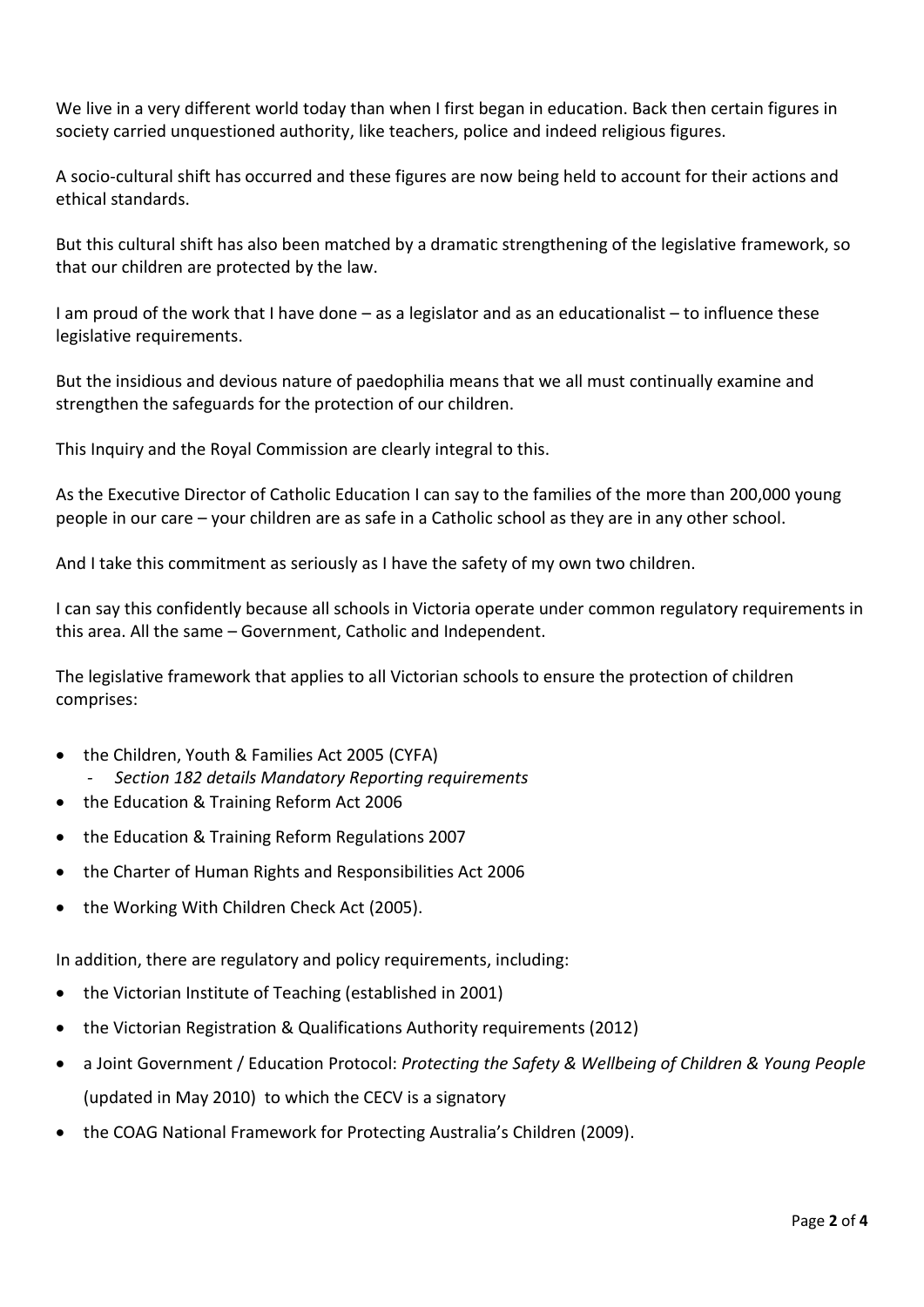Mandatory reporting legislation was first introduced in Victoria in 1994.

Any person who is a registered teacher with the Victorian Institute of Teaching (VIT), including principals, is mandated to report to the Department of Human Services Child Protection if they form a 'reasonable belief' that a child is in need of protection from physical injury or sexual abuse, and the child's parents are unable or unwilling to protect the child.

Staff members in all schools (mandated or not) need to report a 'reasonable belief' when this belief is formed in the course of their professional duties.

Mandatory reporting requires the individual staff member to immediately refer the matter to the Child Protection. Additionally, our internal policies involve clear procedures for referral to Victoria Police.

Once the matter has been reported to Child Protection, an appropriate investigation of the complaint is conducted by Child Protection and Victoria Police as appropriate.

In addition to mandatory reporting requirements, all teachers must be registered with the VIT.

If there is a substantiated allegation of serious misconduct against a teacher or principal in a Catholic school, the employer is obliged to notify the VIT of any action taken against the teacher. The VIT then conducts its own investigation into the matter, which may lead to disciplinary action by the VIT, including possible de-registration. Any member of the public can also refer complaints about teachers or principals in Catholic schools to the VIT.

This advice is provided to schools and is publicly available on the Catholic Education Office Melbourne website under Policy 2.20.

The CEOM conducts annual training on mandatory reporting procedures for all staff in Catholic schools in the Archdiocese of Melbourne.

Finally, the joint Protocol (*Protecting the Safety & Wellbeing of Children)* between Child Protection and all Victorian schools has been in place since 2001 to facilitate effective responses to protect children from harm.

This protocol was updated in May 2010 and has been updated online to include national legislation updates.

The requirements for Catholic education in Victoria in relation to Working With Children Checks go beyond the minimum requirements of the relevant legislation. For example, all non-teaching staff and volunteers in Catholic schools are required by our protocol to have a Working With Children Check.

But this is about more than laws. There are more children in Catholic education now than ever before in the history of this state and our enrolments are growing at unprecedented rates, with Catholic schools currently attracting more than 50 per cent of all new enrolments.

Principals in our schools, their staff and I are proud of our vibrant Catholic schools, which hold themselves to the highest ethical, academic and professional standards.